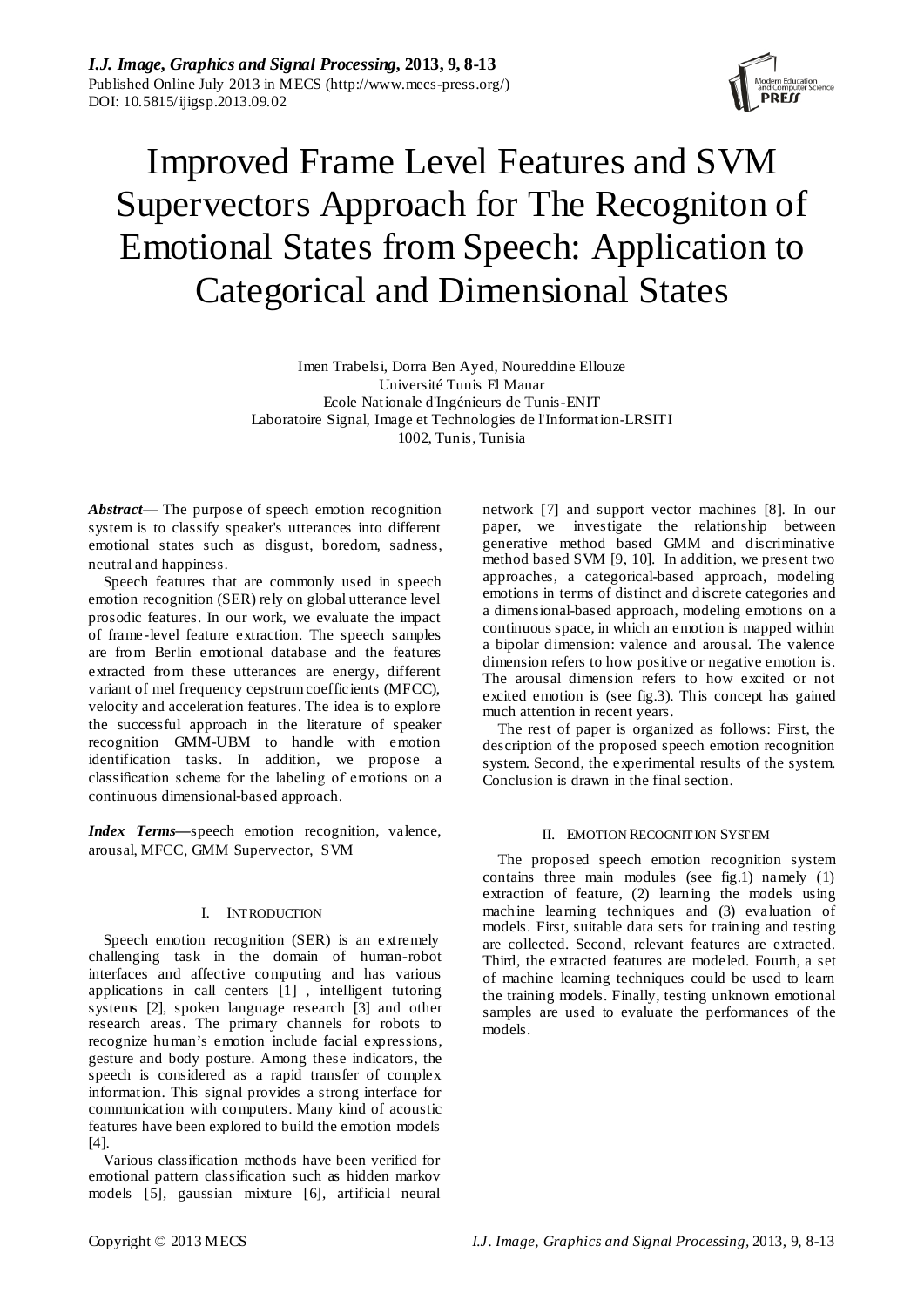

Figure 1. Structure of the speech emotion recognition system

#### *A. Feature extraction*

The first problem that occur when trying to build a recognition framework is the discrimination of the features to be used. Common acoustic features used to build the emotion model include pitch, intensity, voice quality features and formants [9]. Others include cepstral analysis [4]. These features can be divided into two categories: utterance-level features [10] and framelevel features [11].

In this paper, our feature extractor is based on: Mel Frequency Cepstral Coefficients (MFCCs), MFCC-low, energy, velocity and acceleration coefficients. They are extracted on the frame level.

- MFCCs have been the most popular low-level features. They demonstrate good performance in speech and speaker recognition. We use the advantage of this representation for our emotion identification task.
- MFCC-Low are a variant of MFCC. Mel filter banks are placed in [20-300] Hz. Our reason for introducing MFCC-low was to represent pitch variation.
- Energy is an important prosodic feature of speech. It is, often referred to as the volume or intensity of the speech, is also known to contain valuable information [13]. Studies have shown that short term energy has been one of the most important features which provide information that can be used to distinguish between different sets of emotions.
- Velocity (delta) and acceleration (delta-delta) parameters have been shown to play an important role in capturing the temporal characteristics between the different frames that can contribute to a better discrimination [14]. The time derivative is approximated by differentiating between frames after and before the current. It has become common to combine both dynamic features and static features.

#### *B. The acoustic emotion gaussians model*

GMMs have been successfully employed in emotion recognition [15]. The probability density function of the feature space for each emotion is modeled with a weighted mixture of simple gaussian components.

$$
P(x) = \sum_{i=1}^{N} W_i N(x; \mu_i \varepsilon_i).
$$
 (1)

where  $N($ ;  $)$  is the gaussian density function,  $W_i$ ,  $\mu_i$  and  $\epsilon_i$  are the weight, mean and covariance matrix of the i-th gaussian component, respectively.

This module is assured by the construction of a universal background model (UBM), which is trained over all emotional classes. There are a number of different parameters involved in the UBM training process, which are the mean vector, covariance matrix and the weight.

These parameters are estimated using the iterative expectation-maximization (EM) algorithm [17]. Each emotional utterance is then modeled separately by adapting only the mean vectors of UBM using Maximum A Posteriori (MAP) criterion [18], while the weights and covariance matrix were set to the corresponding parameters of the UBM. To use a whole utterance as a feature vector, we transform the acoustic vector sequence to a single vector of fixed dimension. This vector is called supervector and it takes the form as:

$$
\mu = \begin{bmatrix} \mu_1 \\ \mu_2 \\ \vdots \\ \mu_M \end{bmatrix} \tag{2}
$$

This transformation allows the production of features with a fixed dimension for all the utterances. Therefore, we can use the GMM supervectors as input for SVM classifier.

## *C. SVM Classification Algorithm*

The support vector machines (SVM) [19] are supervised learning machines that find the maximum margin hyperplane separating two classes of data. SVM solve non-linear problems by projecting the input features vectors into a higher dimensional space by means of a mercer kernel.

This powerful tool is explored for discriminating the emotions using GMM mean supervectors. The reason for choosing the SVM classifier for this task is that, it will provide better discrimination even with a high dimension feature space. In our research, we give each training supervector sample with the corresponding emotion class label. After that, we input them to the SVM classifier and gain a SVM emotional model. The output of each model is given to the decision logic. The model having the best score determines the emotion statue. The output of the matching step is a posteriori probability.

In this work, we investigate two SVM kernels in the proposed GMM supervector based SVM: linear and gaussian RBF kernels. The two kernels, take the form as equations (3) and (4) respectively.

$$
k(x, v_i) = x.v_i.
$$
 (3)

$$
k(x, v_i) = \exp\left[-\frac{1}{2\sigma}(x - v_i)^2\right].
$$
 (4)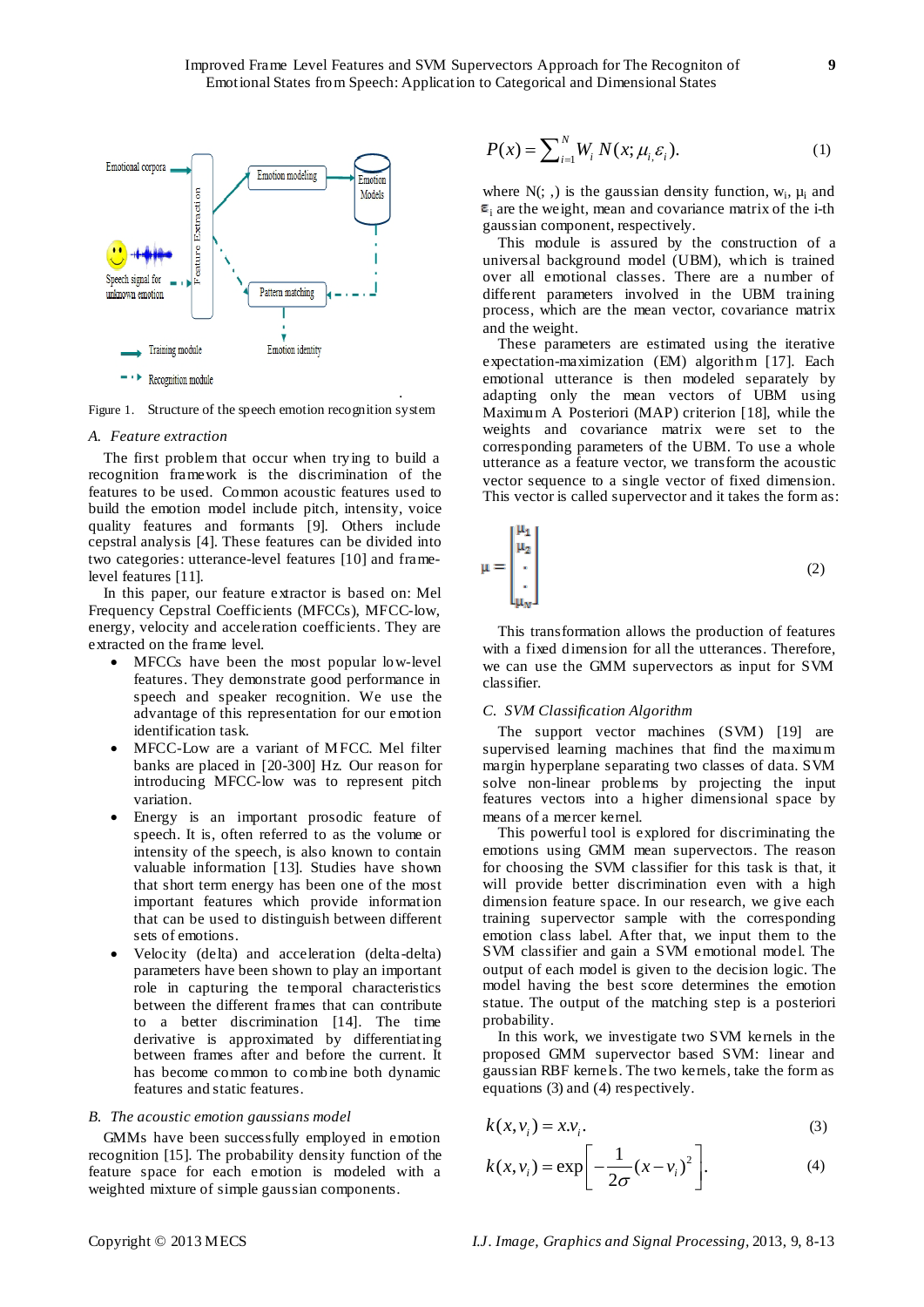where x is the input data,  $v_i$  are the support vectors and  $\mathcal{F}$  is the width of the radial basis function.

We select in each experiment the best of the two kernels. One against one strategy is used for multi-class classification.

Our experiments are implemented using the LibSvm [20]. The whole speech emotion recognition is shown in Fig. 2.



Figure 2. UBM-SVM based speech emotion recognition.

## III. EXPERIMENTS AND RESULTS

### *A. Emotional speech database*

The database used in this paper is the Berlin database of emotional speech (EMO-DB) which is recorded by speech workgroup leaded in the anechoic chamber of the Technical University in Berlin. It is a simulated open source speech database. This database contains about 500 speech samples proven from ten professional native German actors (5 actors and 5 actresses), to simulate 7 different emotions.

The length of the speech samples varies from 2 seconds to 8 seconds. Table 1 summarizes the different emotions.

TABLE.1 NUMBER OF UTTERANCES BELONGING TO EACH EMOTION CATEGORY

| Emotion          | Label | Number |
|------------------|-------|--------|
| Anger            |       | 128    |
| Boredom          | в     | 81     |
| Disgust          |       |        |
| Fear             | F     | 69     |
| <b>Happiness</b> | Н     |        |
| Sadness          |       | 45     |
| Neutral          |       |        |

Fig. 3 illustrates the distribution of this set of emotions in the two-dimensional space valence and arousal.



Figure 3. Distribution of the seven emotions in valencearousal space.

#### *B. System Description*

The data were recorded at a sample rate of 16 KHZ and a resolution of 16 bits. First, the signal is segmented into speech and silence. Then, silence segments are thrown away and the speech segments are pre-emphasized with a coefficient of 0.95. From preemphasized speech, each feature vector is extracted from at 8 ms shift using a 16 ms analysis window. A hamming window is applied to each signal frame to reduce signal discontinuity.

Our baseline system is built using 128 UBM gaussian component from the acoustic data of different emotional sentences. Individual emotion models are MAP-adapted. Only the mean vectors are adapted with a relevance factor of 16.

# *C. Results and discussion*

#### *1) Categorical emotion results*

In these experiments, we diverse emotions labeling to discrete states.

Table 2 presents the results conducted on different variants of MFCC in order to extract the most reliable feature.

| Data        | Range of filter banks | Recognition |  |
|-------------|-----------------------|-------------|--|
|             |                       | rate $(\%)$ |  |
| <b>MFCC</b> | 300-3400              | 72.85       |  |
| Low-MFCC    | $0 - 300$             | 62          |  |
| Combined    | $0 - 3400$            | 81.35       |  |
| <b>MFCC</b> |                       |             |  |

TABLE.2RECOGNITION RATE FRO M DIFFERENT VARIAN T OF MFCC

Combination of MFCC and MFCC-low led to an accuracy of 81.35%. MFCC-low features perform well in comparison with the small scale of filter banks used, it may be due to its ability to capture voice source quality variations. For the rest of the paper, we choose the combined MFCC (CMFCC).

The table below (table 3) shows the full feature set used for evaluation.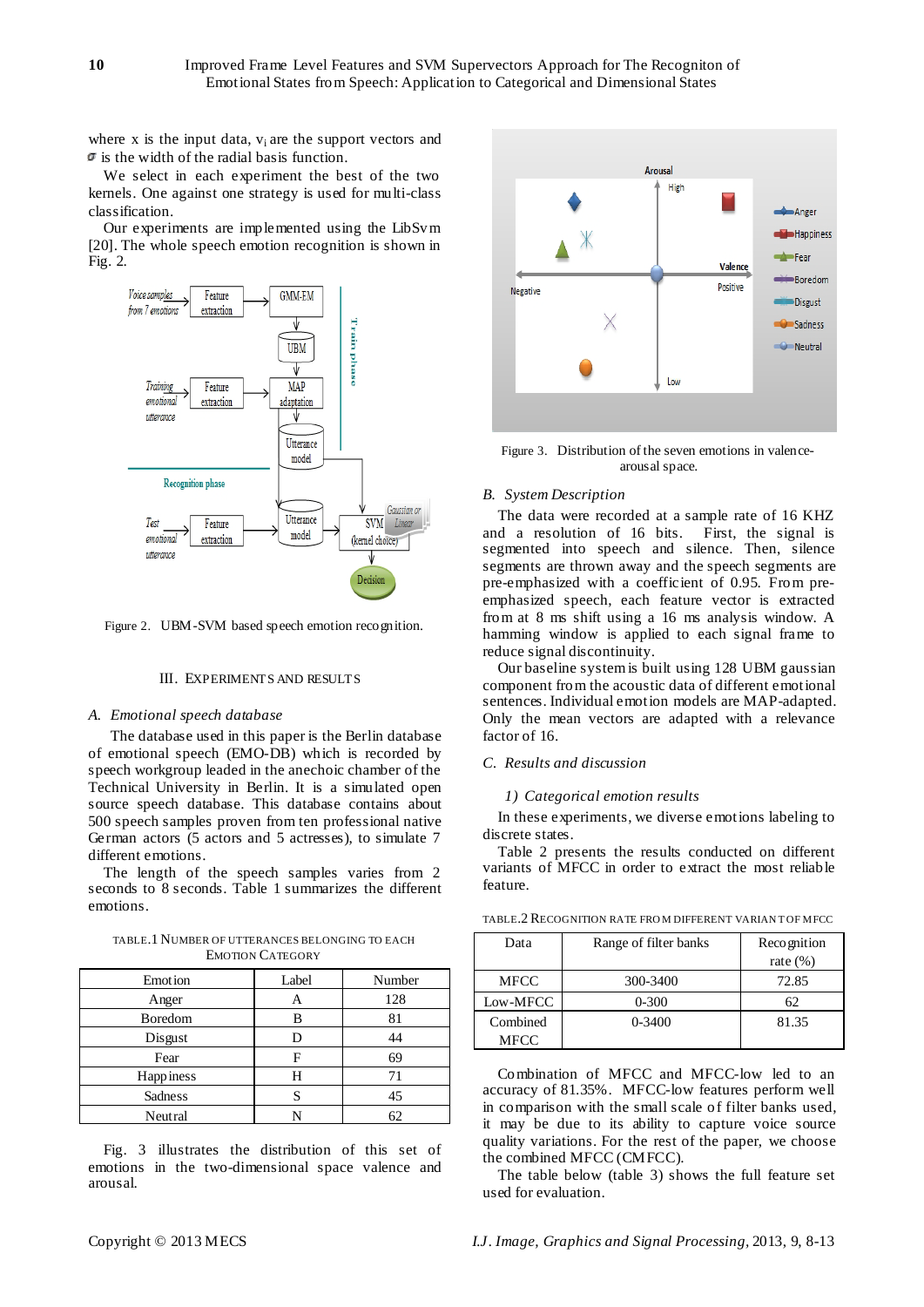| Data              | Features                                             | Size of  |
|-------------------|------------------------------------------------------|----------|
|                   |                                                      | features |
| Data1             | Combined MFCC                                        | 12       |
| Data2             | Combined MFCC+Log Energy                             | 13       |
| Data3             | Combined MFCC+ $\Delta$                              | 24       |
| Data4             | Combined MFCC + $\Delta$ (MFCC) +                    | 36       |
|                   | $\Delta \Delta(MFCC)$                                |          |
| Data <sub>5</sub> | Combined MFCC+ $\Delta$ (MFCC) + $\Delta$            | 39       |
|                   | $\Delta(MFCC) + \Delta(\log \text{energy}) + \Delta$ |          |
|                   | $\Delta(\log \text{energy})$                         |          |

TABLE3. DIFFERENT SPEECH FEATURE VECTORS

Table 4 presents the results from a series of recognition experiments to determine the effect of different frame-level features performance. As it can be seen, the recognition rate is varied between (79.50%) and (83.36%). We can conclude from these results that we can get an accuracy of 81.35% with only 12 features comparing with an accuracy of 83.36% with the total 39 features.

TABLE. 4RECOGNITION RATE BY USING DIFFERENT FEA TURES

| Data Feature | Recognition rate(%) |  |
|--------------|---------------------|--|
| Datal        | 81,35               |  |
| Dat a2       | 82,12               |  |
| Dat a3       | 79,92               |  |
| Dat a4       | 79,50               |  |
| Dat a5       | 83,36               |  |

Fig. 4 shows emotion recognition accuracies by analysis over all emotions associated with all previous studied data.



Figure 4. Summary of emotion recognition accuracies over all emotions

We can observe that negative emotion (sadness, boredom, disgust, fear) got the highest classification rate; this could be attributed to the exaggerated expression of emotion by the actors. The lowest rate was for the neutral synthesized speech at 50%, this cloud be explained by the fact that neutral speech doesn't contain specific emotional information.

The addition of energy is beneficial for emotions like anger (from 89.47% to 97.37%), disgust (from 92.31% to 100%) and sadness (from 81.47% to 84.21%). The addition of derivatives significantly improves the recognition rate at the happy emotion (from 71.43 to 80.95). We also conclude that GMM SVM achieves higher recognition rate even when the training data size is small (45 utterances for sadness).

More detailed results in the confusion matrix (table 5), are further shown to analyze the confusion between different emotions associated with MFCC features. The columns show the emotions that the system tried to induce, and the rows are the output recognized emotions.

From these results, we can see that happiness and anger are the most frequently confused emotions. The confusion is also noted between neutral and boredom. This matrix reveals that there are similarities between different categories of emotions that we will try to understand in the rest of the paper.

TABLE. 5 MISCLASSIFICATION BE TWEEN 7 DIFFERENT EMOTIONAL STATES

| Recognized As | Ang          | Disg             | Fear         | Happ           | Neut     | Sad            | Bor            |
|---------------|--------------|------------------|--------------|----------------|----------|----------------|----------------|
| Ang           | 34           | 1                | $\Omega$     | $\overline{2}$ | 1        | $\theta$       | $\Omega$       |
| Disg          | $\mathbf{0}$ | 12               | $\mathbf{0}$ | $\overline{0}$ | $\theta$ | 1              | 0              |
| Fear          | $\theta$     | $\boldsymbol{0}$ | 20           | 1              | $\theta$ | $\overline{0}$ | 0              |
| Happ          | 5            | $\boldsymbol{0}$ |              | 15             | $\Omega$ | $\Omega$       | $\Omega$       |
| Neut          | $\Omega$     | 1                | $\theta$     | $\overline{0}$ | 5        | $\theta$       | 8              |
| Sad           | $\Omega$     | $\Omega$         | $\theta$     | $\overline{0}$ | $\theta$ | 17             | $\overline{c}$ |
| Bor           | $\Omega$     | $\Omega$         | $\Omega$     | $\overline{0}$ | $\theta$ | 1              | 23             |

#### *2) Dimensional emotion results*

In these experiments, we diverse emotions labeling to binary arousal and valence. The confusion matrix, which can be seen in table 6, illustrates the classifications of the two arousal classes individually (high vs low). The recognition rate is 98.24*%* for low arousal and 97.84 % for high arousal. As can be seen, high and low emotions are easy classified.

| TABLE, 6 CONFUSION MATRIX OF AROUSAL CLASSIFICATION |  |  |
|-----------------------------------------------------|--|--|
|-----------------------------------------------------|--|--|

| Recognized as  | .1gh | Low |
|----------------|------|-----|
| High           |      |     |
| $_{\text{OW}}$ |      |     |
| $Accuracy$ (%) |      |     |

In valence, there are 3 classes which are positive, neutral and negative. We will classify the affective states into these classes. The obtained recognition rate is 100% for negative, 21.42% for neutral and 57.14% for positive on the valence dimension separately. The worst performance is observed in classifying the neutral state. The table highlights that positive and neutral emotions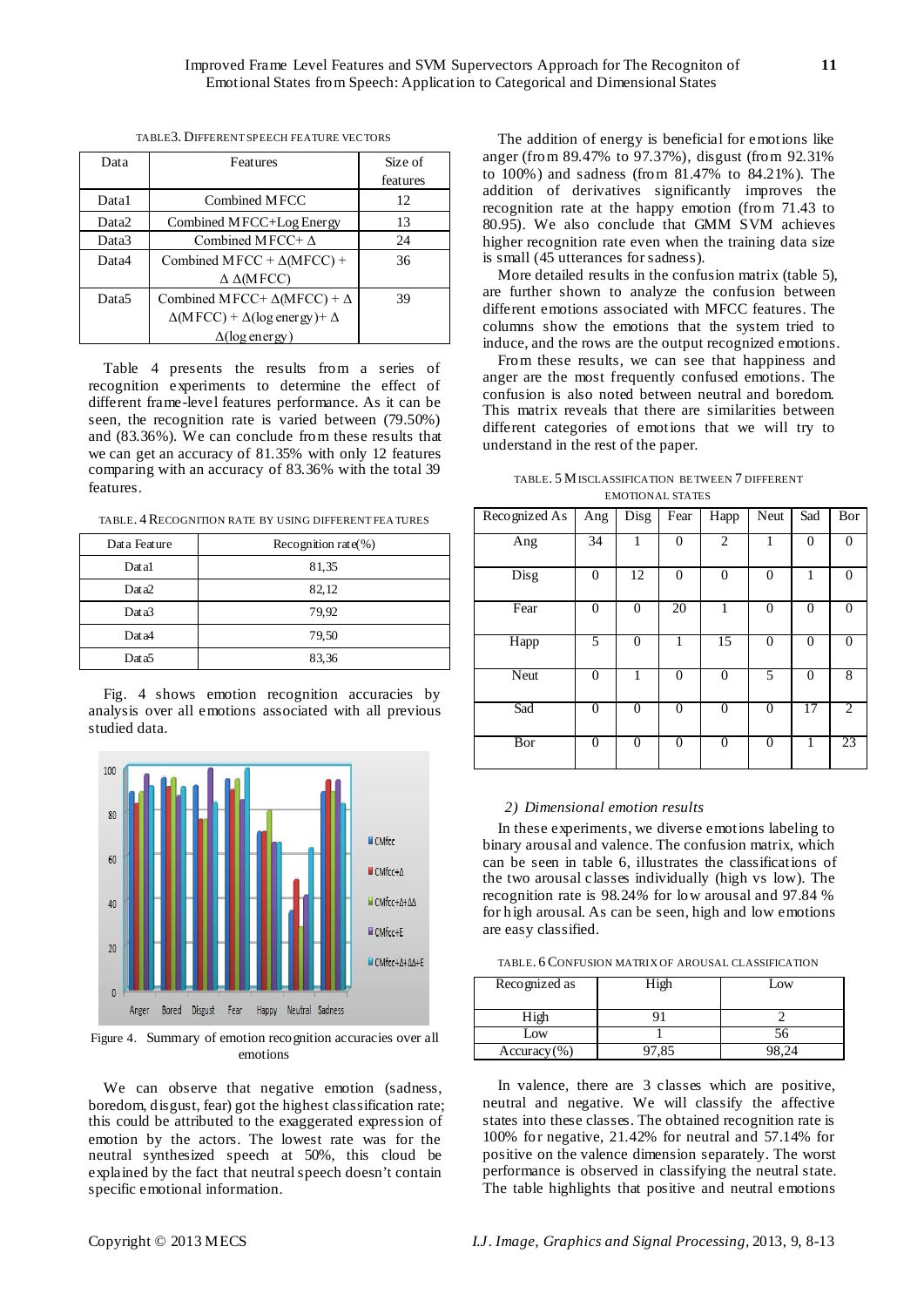were confused with negative emotions with the same arousal characteristics.

| Recognized as  | Negative | Neutral | Positive |
|----------------|----------|---------|----------|
| Negative       |          |         |          |
| Neutral        |          |         |          |
| Positive       |          |         | 12       |
| $Accuracy$ (%) | 100      | 21,42   | 57,14%   |

TABLE. 7 CONFUSION MATRIX OF VALENCE CLASSIFICATION

Table 8 shows the percentage of misclassification between negative and positive emotions. The obtained recognition rate is 100% for negative and 38.09 % for positive emotions. The average classification accuracy achieved was 61.4%.

TABLE.8 CONFUSION MATRIX :NEGATIVE VS POSITIVE

| Emotion        | Negative | Positive |
|----------------|----------|----------|
| Negative       | 14       |          |
| Positive       | 2        |          |
| $Accuracy$ (%) | 100      | 38,09    |

Finally, we make a distinction between emotional and neutral speech. As can be seen in table 9, the phrases belonging to neutral state are totally misclassified.

| Recognized as  | Emotional | Neutral |
|----------------|-----------|---------|
| Emotional      | 108       |         |
| Neutral        |           |         |
| $Accuracy$ (%) | 93.91     |         |

TABLE.9 CONFUSION MATRIX :EMO TIONAL VS NEUTRAL

In contrast to arousal, recognition of valence seems to be very challenging, resulting in no more than 60%. Thus it appears that some emotional states share similar acoustic characteristics which make it difficult to discriminate between these emotions.

Positive emotions are poorly recognized, this is due to the fact that happiness which is a positive expression is generally confused with anger which is a negative expression. Given that these two emotions have exactly the same highest rating on the dimension of arousal that suggests that arousal plays an important role in the recognition of emotions. This is one of the reasons why acoustic discriminability on the valence dimension is still problematic: there are no strong discriminative speech features available to discriminate between positive speech and negative speech.

On the other hand, acoustic features are more discriminative between aroused speech (e.g., anger) and not aroused speech (e.g., sadness).

## IV. CONCLUSION

Emotional speech recognition is gaining interest due to the widespread applications into various fields.

In our work, this task has been evaluated using frame level features, modeled by GMM-SVM and tested on EMO-DB. Results showed that MFCC, with filter banks placed in [0-3400] extracted at the frame level outperform the traditional MFCC.

Results in emotion recognition experiments are hard to compare, because different database designs are used. Some use elicited speech, whereas others collect spontaneous emotions, some are multi-speaker and others are not. Different basic emotions sets are considered and different data sets are used. Possibly the work presented in [21] is the closest to this one, as acted speech with the same list of emotions. In this paper, Schwenker describe the use of EMO-DB and utilize RASTA-PLP features. Recognition accuracy obtained is 79%.

In addition, we investigated separability on the valence dimension and on the arousal dimension. We found that the arousal dimension seems to be better modeled than the valence dimension.

Recognizing emotions by computer with high recognition accuracy still remains a challenge due to the lack of a full understanding of emotion in human minds. The problem is extremely complicated and thus, the researchers usually deal with acted emotions, just like in our paper. However, in real situations, different individuals show their emotions in a diverse degree and manner. In our future work, we will try to study the performance of the proposed system in a spontaneous emotional database. We will explore the possibilities of integrating other modalities such as manual gestures and facial expression and combine with the result of some other machine learning methods such as KNN, HMM or Random Forest.

#### **REFERENCES**

- [1] M. Donn, W. Ruili and C. Liyanage, Ensemble methods for spoken emotion recognition in callcentres. Speech communication, vol. 49, 2007.
- [2] L. Xiao, J. Yadegar and N. Kamat, A Robust Multi-Modal Emotion Recognition Framework for Intelligent Tutorig Systems. In IEEE International Conference on [Advanced Learning Technologies](http://ieeexplore.ieee.org/xpl/mostRecentIssue.jsp?punumber=5991609)  [\(ICALT\),](http://ieeexplore.ieee.org/xpl/mostRecentIssue.jsp?punumber=5991609) 2011.
- [3] K. Forbes and D. Litman, Using bigrams to identify relationships between student certainness states and tutor responses in a spoken dialogue corpus. In Proc. Of 6th SIGdial Workshop on Discourse and Dialogue, Lisbon, Portugal, 2011.
- [4] D. Ververidis and C. Kotropoulos, Emotional speech recognition: Resources, features, and methods. Speech Communication, vol. 48, no. 9, pp. 1162–1181, 2006.
- [5] T.New, S. Foo and L. D. Silva, Speech emotion recognition using hidden Markov models. *Speech Communication*, vol. 41, pp. 603–623, 2003.
- [6] D. Neiberg, K. Elenius, and K. Laskowski, Emotion recognition in spontaneous speech using GMMs, in Proc. INTERSPEECH, 2006.
- [7] T.-L. Pao, Y.-T. Chen, and J.-H. Yeh, Mandarin emotional speech recognition based on SVM and

Copyright © 2013 MECS *I.J. Image, Graphics and Signal Processing,* 2013, 9, 8-13